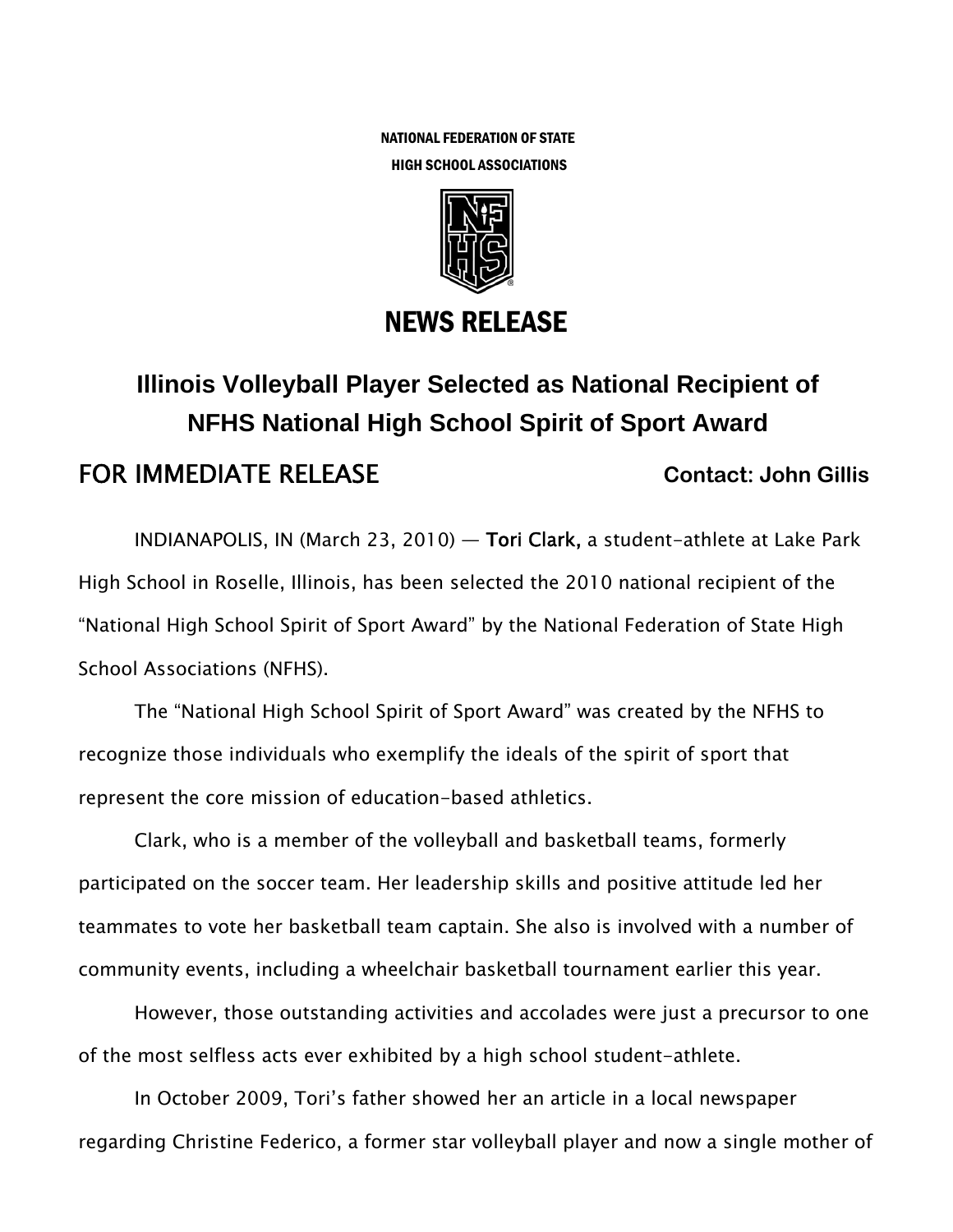two in a neighboring community. Federico had recently been diagnosed with Myelodysplastic Syndrome, a form of pre-leukemia. Her 13- and 17-year-old daughters are volleyball players at Neuqua Valley High School, which competes in the same conference as Lake Park High School.

Like many others reading the story, Tori initially felt bad for the Federico family, but she also felt compelled to do something more. Knowing that Lake Park would be hosting Neuqua Valley in volleyball in less than two weeks, she quickly began to recruit her teammates, coaches, parents and other fans to give back.

Tori had no connection with the Federico family. She didn't know her counterpart on the volleyball court (Nikki Federico), and the two seniors didn't have any mutual friends. Nonetheless, Tori orchestrated an evening that no one will soon forget.

Although Christine was unable to attend the November 9th match due to risk of infection, the surprise her daughters and her parents felt when they entered the gymnasium decorated floor to ceiling in orange (the ribbon color for leukemia awareness) had to be overwhelming.

Tori started the evening by taking the microphone at center court and explaining that the Lake Park volleyball team had dubbed the night "Teams Helping Teams." She also convinced a local vendor to donate orange t-shirts that read "Federico Family We Support You," that nearly everyone in the gym wore.

In the end, the team sold more than 600 t-shirts and raised in excess of \$3,500, which Lake Park presented to the Federico family to help pay for uninsured medical costs.

Through her selfless actions helping someone whom she had no real prior connection, Tori has set an outstanding example of how the positive spirit of sport can give back to someone in need.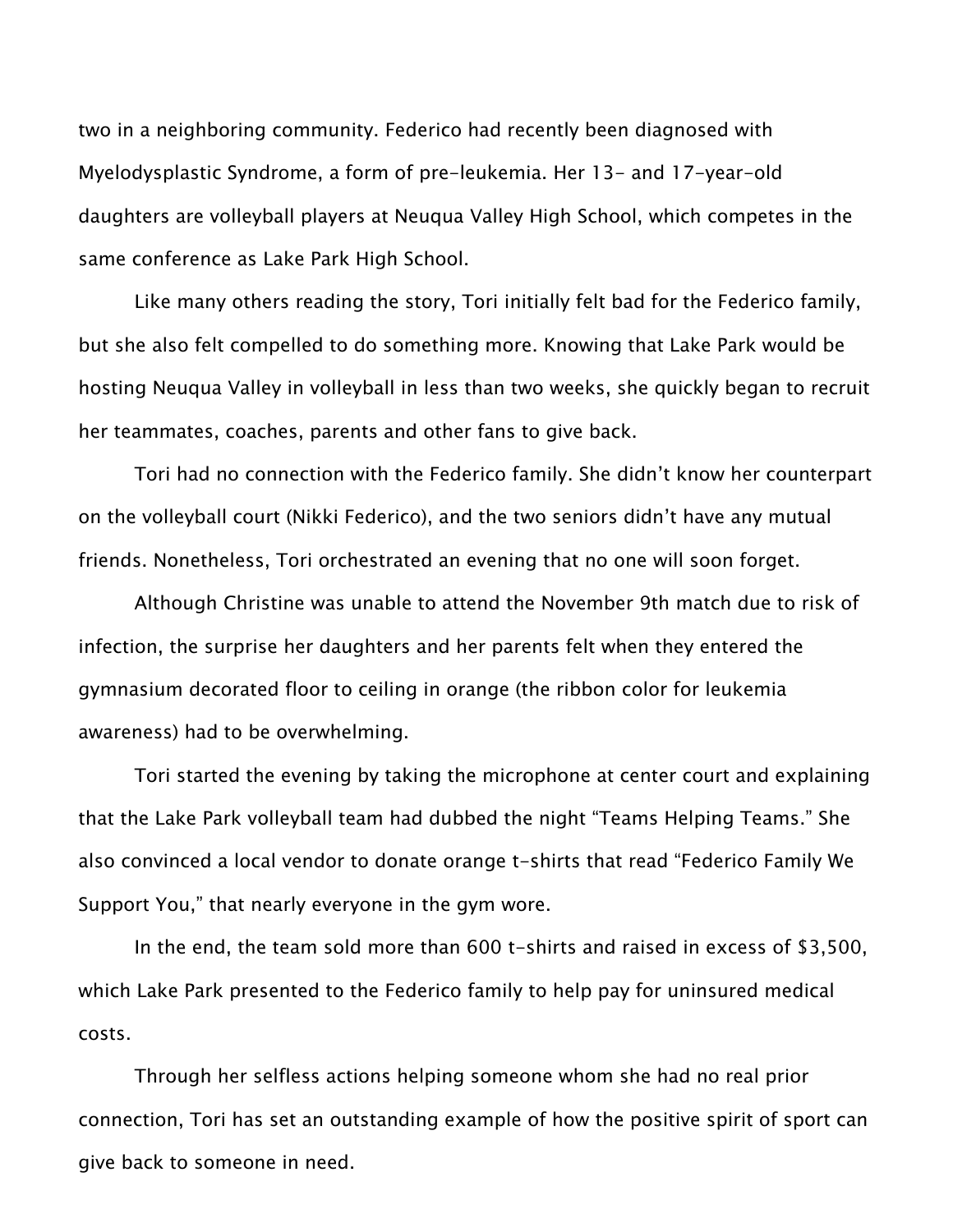In addition to the selection of Tori Clark as the national winner, the NFHS National High School Spirit of Sport Award Selection Committee chose seven other individuals for section awards. Following are the 2010 National High School Spirit of Sport section winners:

Section 1 – Jackie Quetti, student-athlete, Pittsfield (Massachusetts) High School

Section 2 – Jason E. Meade, coach, Mechanicsville (Virginia) Lee-Davis High School

Section 3 – Kaleb Eulls, student-athlete, Yazoo City (Mississippi) Yazoo County High School

Section 4 – Tori Clark, student-athlete, Roselle (Illinois) Lake Park High School Section 5 – Jim Christy, coach, Minneapolis (Minnesota) South High School Section 6 – Justin Ray Duke, student-athlete, Shepherd (Texas) High School Section 7 – Corey Reich, coach, Piedmont (California) High School Section 8 – Huslia Huslers Girls Basketball Team, Huslia (Alaska) Jimmy

Huntington School

Nominations for this award were generated through NFHS member state associations and reviewed by the NFHS National High School Spirit of Sport Award Selection Committee composed of state association staff members. While the national winner will be recognized July 9 at the NFHS Summer Meeting in San Diego, the section winners will be recognized within their respective states and will receive awards before the end of the current school year.

**###** 

## About the National Federation of State High School Associations (NFHS)